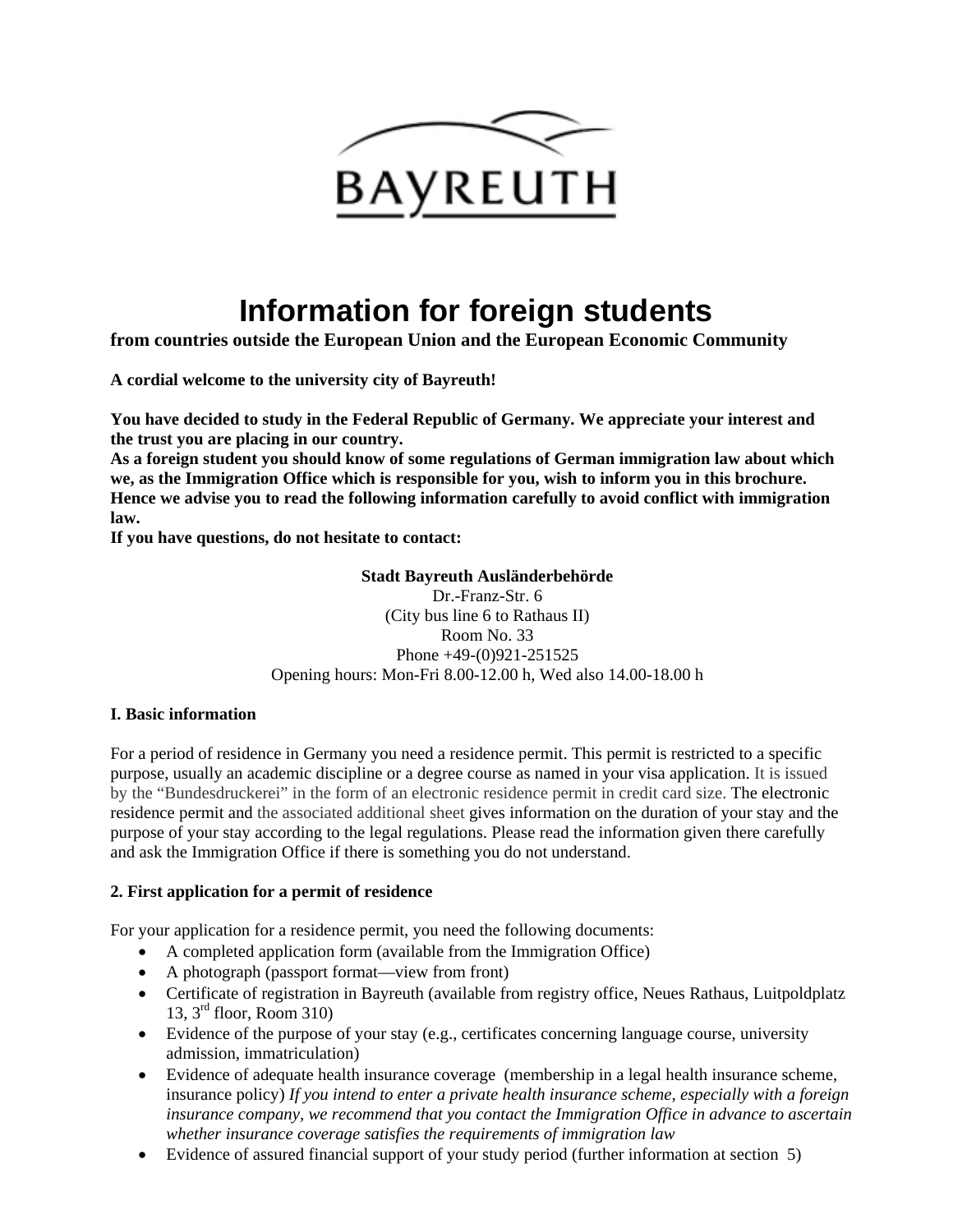- Evidence of adequate accommodation (lease contract/certificate from landlord)
- Valid passport

## **3. Application for extension of residence**

A residence permit has a limited duration in each case. The expiry date is noted on the electronic residence permit. An application for extension must be submitted in good time, about six weeks before expiry. You would need:

- A completed application form (available from the Immigration Office)
- Evidence of the purpose of your stay (certificates concerning immatriculation, language course)
- Evidence of health insurance (certificate from your insurance company)
- Evidence of financial support (section 5)
- Valid passport

### **4. Residence permit for a language course**

For certain degree courses, the University of Bayreuth requires evidence of adequate proficiency in the German language before beginning your studies, e.g. DSH (Deutsche Sprachprüfung für den Hochschulzugang ausländischer Studienbewerber), TestDaf. To find out whether you need to give evidence of such a language certificate, consult your admission letter or the university registrar's office. To prepare for such a test, a residence permit may be issued. This requires attendance at an **intensive language course** covering at least 18 hours per week (equivalent to 24 hours tuition of 45 minutes each). Evening or weekend courses do not fulfil this requirement.

A residence permit to prepare for a language test may be issued for a maximum of two years. An extension for this purpose is only possible in **exceptional** cases. Any other requirements may be seen in sections 2 or 3 of this leaflet.

### **5. Evidence of financial support**

Financial support for your stay in Germany is assured if you can evidence having at your monthly disposal the equivalent of at least the maximum grant according to the Federal Law for the Promotion of Vocational Education (BAföG), currently amounting to **659 Euros**/month or **7,908 Euros**/year. With proof of accommodation, whose rent and utility costs are lower than 224 Euros/month, the monthly amount to be proved diminishes accordingly. Financial support is to be evidenced for at least one year.

Financial support can be evidenced by possession of the following documents:

- An approval of scholarship certificate
- Deposit of a security at least equivalent to the annual amount on a blocked account in Germany,
- Deposit of an annually renewed bank guaranty at least equivalent to the annual amount,
- A statement of your parents' income and financial situation,
- Submission of a formal obligation by a third person

### **6. Change of purpose, cancellation of permit**

A residence permit is only issued for a specific purpose as noted on the additional sheet. It is restricted to the subject or degree course for which you applied for a permit. A change of purpose, such as a different subject or degree course, must be approved by the Immigration Office **before any change.** 

Any change of this kind without the Immigration Office's approval results in the cancellation of your residence permit according to the law; approval after a change is **not** possible by law. This means that in such a case you would have to leave Germany.